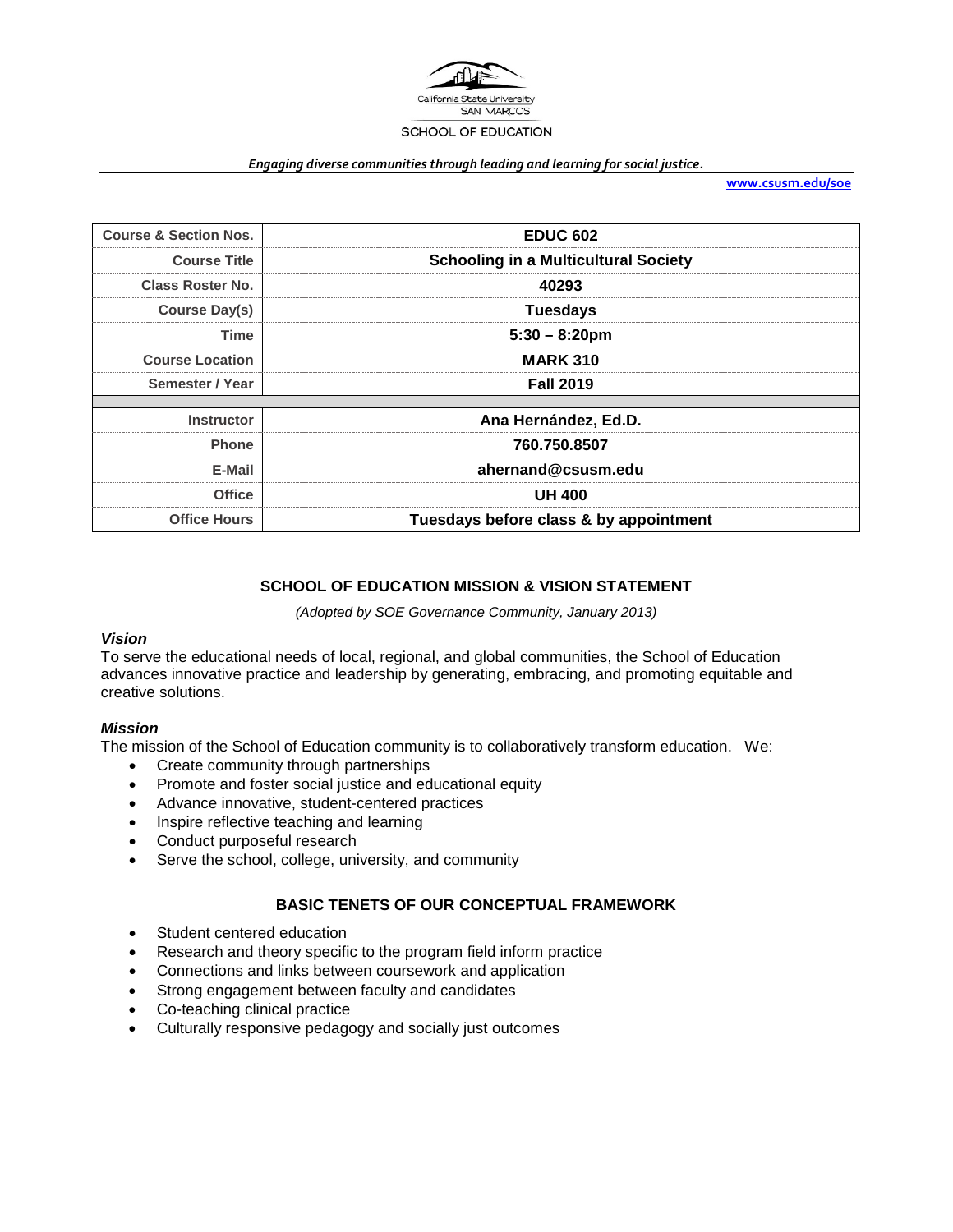## **COURSE DESCRIPTION**

This course focuses on an introduction to issues of schooling in a multicultural society. It includes an overview of multicultural education and addresses areas of study such as culture and cognition, the psychology of personal prejudice, diversity and exceptionality, intercultural communication, cross-cultural competence, and curriculum and teaching in multicultural contexts.

#### **Course Prerequisites**

For all 600-level School of Education courses, admission to the MA program or specific certificate program is a prerequisite.

## **COURSE LEARNING OUTCOMES**

- After reading the required texts, students will be able to lead a discussion among her/his peer by critically analyzing assigned readings
- After identifying a critical issue of equity, diversity or social justice in multicultural education, students will be able to lead a discussion on the relevance of the topic to the education of students and their families from culturally and linguistically diverse backgrounds
- After selecting and reviewing peer-reviewed research in the fields of multilingual and multicultural education, students will create an annotated bibliography on research related to their thesis or project
- After an overview of the core research and evidence-based practices in the field of multicultural and multilingual education, students will be able to write an outline of their intended research study or project

## **PROGRAM STUDENT LEARNING OUTCOMES (PSLOs)**

The Master of Arts in Education Program assesses four (4) Program Student Learning Outcomes (PSLO).

#### **PSLO 1: Critical Examination of Equity**

Critically examine issues of educational equity, diversity and social justice in the fields of multicultural and multilingual education.

#### **PSLO 2: Culturally Responsive Pedagogy**

Design culturally responsive pedagogy that addresses the needs of students from culturally and linguistically diverse backgrounds.

#### **PSLO 3: Community Engagement**

Design socially just and equitable educational action plans that improve engagement for families from culturally and linguistically diverse backgrounds and /or their communities.

#### **PSLO 4: Analyze Research**

Analyze and synthesize research and evidence-based practices in the field of multicultural and multilingual education.

All PSLOs are introduced in EDUC 602, and students demonstrate they have developed proficiencies for PSLO 1: Critical Examination of Equity.

#### **REQUIRED TEXTS, MATERIALS AND/OR ACCOUNTS**

#### **Required Texts**

- Pang, V. O. (2018). *Diversity and Equity in the Classroom*. Boston, MA: Cengage Learning. ISBN 9781305386471
- Banks, J. A. (2018). *An introduction to multicultural education*. (6th Ed.). NY: Pearson. ISBN 13-978-0-13-480036-3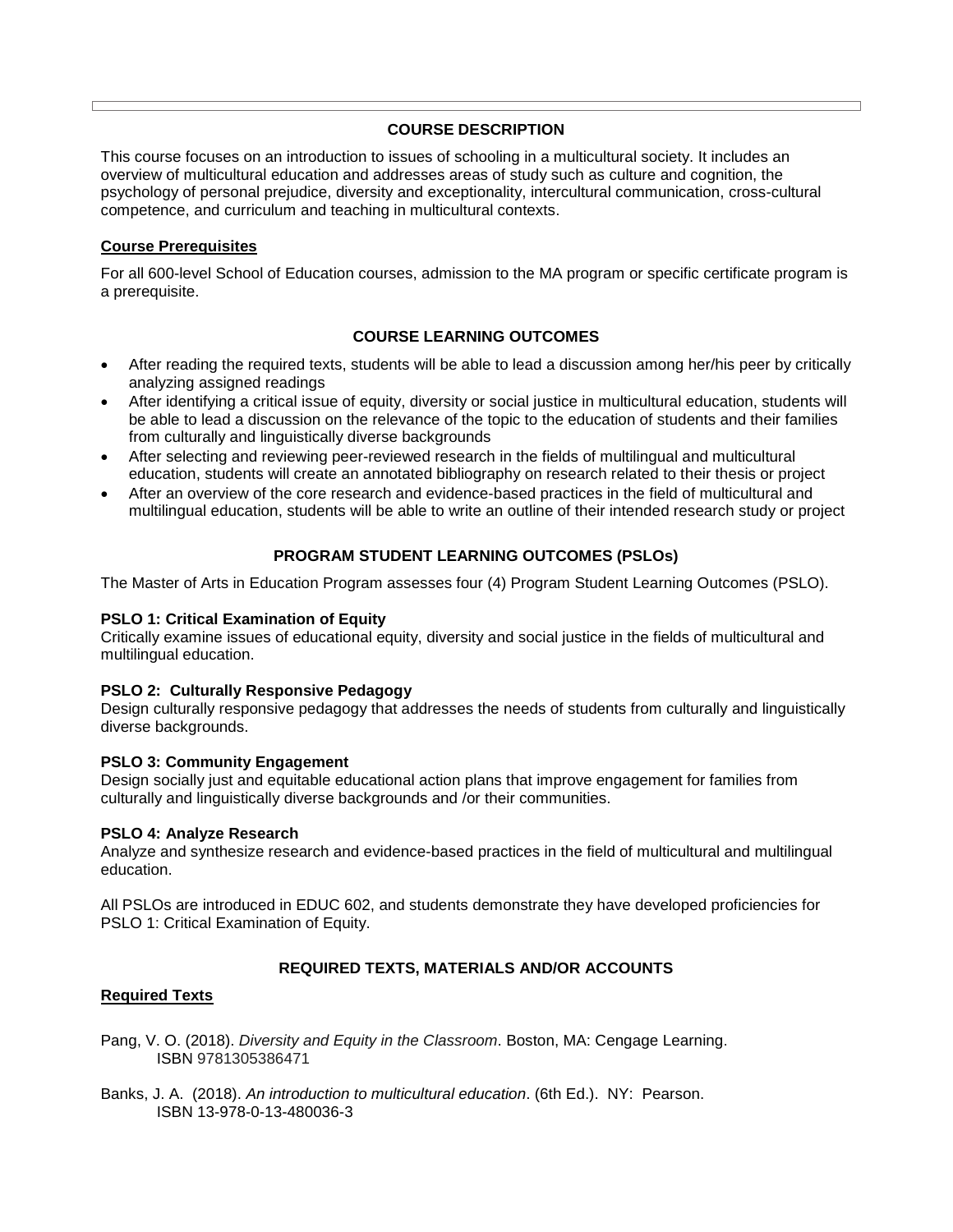American Psychological Association (2010). *Publication Manual of the American Psychological Association.* 6th Edition. ISBN: 978-1-4338-0561-5

Additional required readings will be made available electronically on the course website (Cougar Courses).

#### **Cougar Courses**

You have access to the EDUC 602 Cougar Course when you register for the class

#### **GENERAL CONSIDERATIONS**

## **CSUSM Academic Honesty Policy**

Students will be expected to adhere to standards of academic honesty and integrity, as outlined in the Student Academic Honesty Policy. All assignments must be original work, clear and error-free. All ideas/material that are borrowed from other sources must have appropriate references to the original sources. Any quoted material should give credit to the source and be punctuated accordingly.

Academic Honesty and Integrity: Students are responsible for honest completion and representation of their work. Your course catalog details the ethical standards and penalties for infractions. There will be zero tolerance for infractions. If you believe there has been an infraction by someone in the class, please bring it to the instructor's attention. The instructor reserves the right to discipline any student for academic dishonesty, in accordance with the general rules and regulations of the university. Disciplinary action may include the lowering of grades and/or the assignment of a failing grade for an exam, assignment, or the class as a whole.

Incidents of Academic Dishonesty will be reported to the Dean of Students. Sanctions at the University level may include suspension or expulsion from the University.

#### Refer to the full Academic Honesty Policy at:

[http://www.csusm.edu/policies/active/documents/Academic\\_Honesty\\_Policy.html](http://www.csusm.edu/policies/active/documents/Academic_Honesty_Policy.html)

## **Plagiarism**

As an educator, it is expected that each candidate (course participant) will do his/her own work, and contribute equally to group projects and processes. Plagiarism or cheating is unacceptable under any circumstances. If you are in doubt about whether your work is paraphrased or plagiarized see the Plagiarism Prevention for Students website [http://library.csusm.edu/plagiarism/index.html.](http://library.csusm.edu/plagiarism/index.html) If there are questions about academic honesty, please consult the University catalog.

#### **Students with Disabilities Requiring Reasonable Accommodations**

Students with disabilities who require reasonable accommodations must seek approval for services by providing appropriate and recent documentation to the Office of Disability Support Services (DSS). This office is in Craven Hall 4300, contact by phone at (760) 750-4905, or TTY (760) 750-4909. Students authorized by DSS to receive reasonable accommodations should meet with their instructor during office hours. Alternatively, in order to ensure confidentiality, in a more private setting.

#### **Credit Hour Policy Statement**

Per the University Credit Hour Policy:

• For this Hybrid courses, the combination of face-to-face time, out-of-class time associated with the face-to-face sessions, and on-line work will total 45 hours per unit of credit. Students are expected to spend a minimum of two hours outside of the classroom each week for each unit of credit engaged in learning.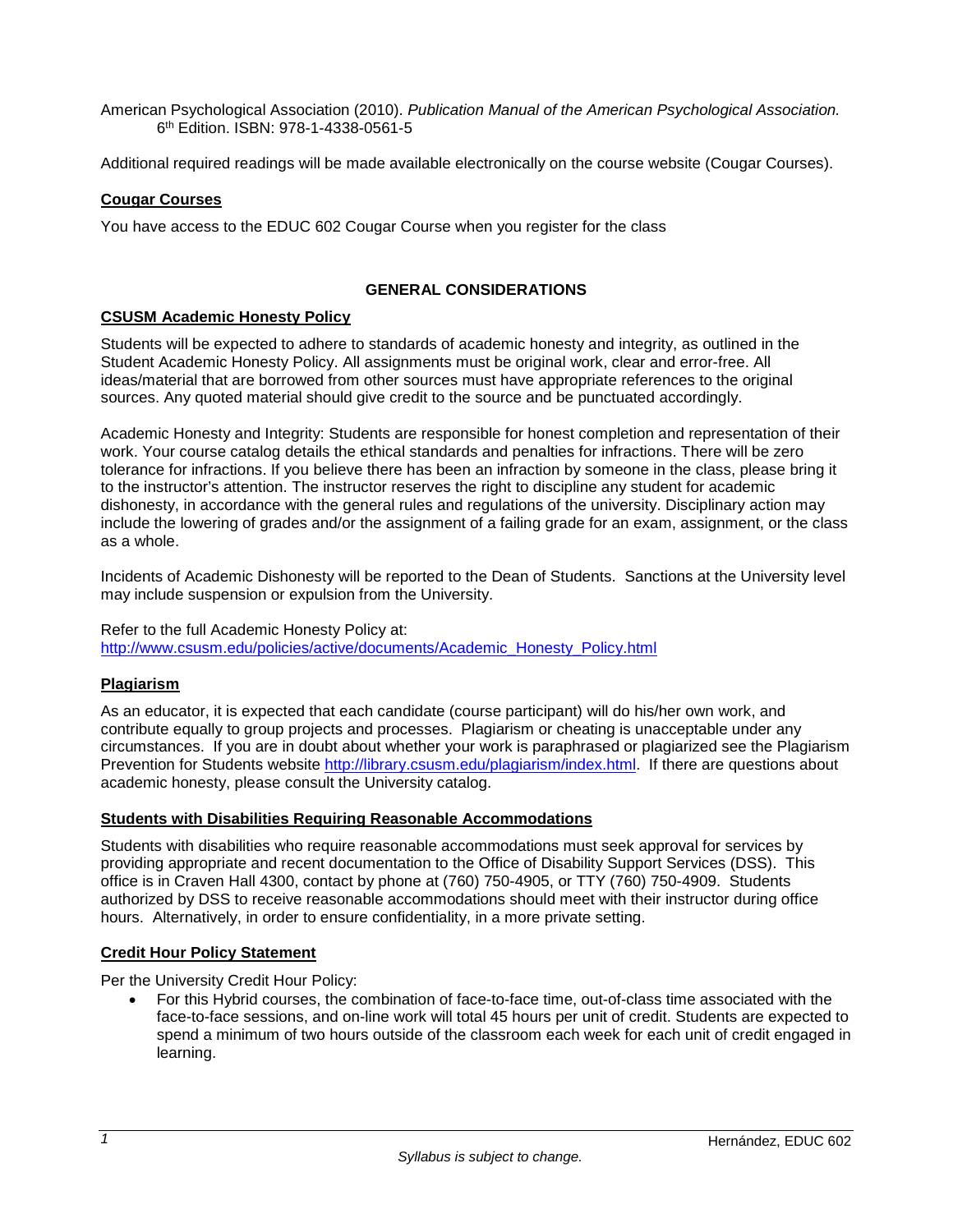# **All University Writing Requirement**

The All-University Writing Requirement of 2500 words is satisfied in the course across the combined assignments,

## **Course Format**

This course is offered as a hybrid (HY). It includes both face-to-face and online (FO) instruction.

## **Necessary Technical Competency Required of Students**

Candidates (Course participants) are expected to demonstrate competency in the use of various forms of technology (i.e. word processing, electronic mail, course website use, use of the Internet, and/or multimedia presentations). Specific requirements for course assignments with regard to technology are at the discretion of the instructor. Keep a digital copy of all assignments for use in your teaching portfolio. **All assignments will be submitted electronically**. Details will be given in class.

## **Contact Information for Technical Support Assistance**

For assistance regarding technology, the CSUSM Student Technology Help Desk can be reached at 760.750.6505 or on their webpage: <https://www.csusm.edu/sth/support/index.html>

#### **Electronic Communication Protocol**

Electronic correspondence is a part of your professional interactions. If you need to contact the instructor, email is often the easiest way to do so. It is my intention to respond to all received e-mails in a timely manner. Please be reminded that e-mail and on-line discussions are a very specific form of communication, with their own nuances and etiquette. For instance, electronic messages sent in all upper case (or lower case) letters, major typos, or slang, often communicate more than the sender originally intended. With that said, please be mindful of all e-mail and on-line discussion messages you send to your colleagues, to faculty members in the School of Education, or to persons within the greater educational community. All electronic messages should be crafted with professionalism and care.

Things to consider:

- Would I say in person what this electronic message specifically says?
- How could this message be misconstrued?
- Does this message represent my highest self?
- Am I sending this electronic message to avoid a face-to-face conversation?

In addition, if there is ever a concern with an electronic message sent to you, please talk with the author in person in order to correct any confusion.

#### **Final Exam Statement**

EDUC 602 does not have a final exam.

## **School of Education/Course Attendance Policy**

Due to the dynamic and interactive nature of courses in the School of Education, all candidates (course participants) are expected to attend all classes and participate actively. At a minimum, candidates (course participants) must attend more than 80% of class time, or s/he may not receive a passing grade for the course at the discretion of the instructor. Individual instructors may adopt more stringent attendance requirements. Should the candidate (course participants) have extenuating circumstances, s/he should contact the instructor as soon as possible. *(Adopted by the COE Governance Community, December, 1997).*

## **Policy on Late/Missed Work**

No credit will be given if you miss an in-class assignment. Assignments submitted late will not receive full credit. If extenuating circumstances exist, you should contact the instructor as soon as possible to make appropriate arrangements.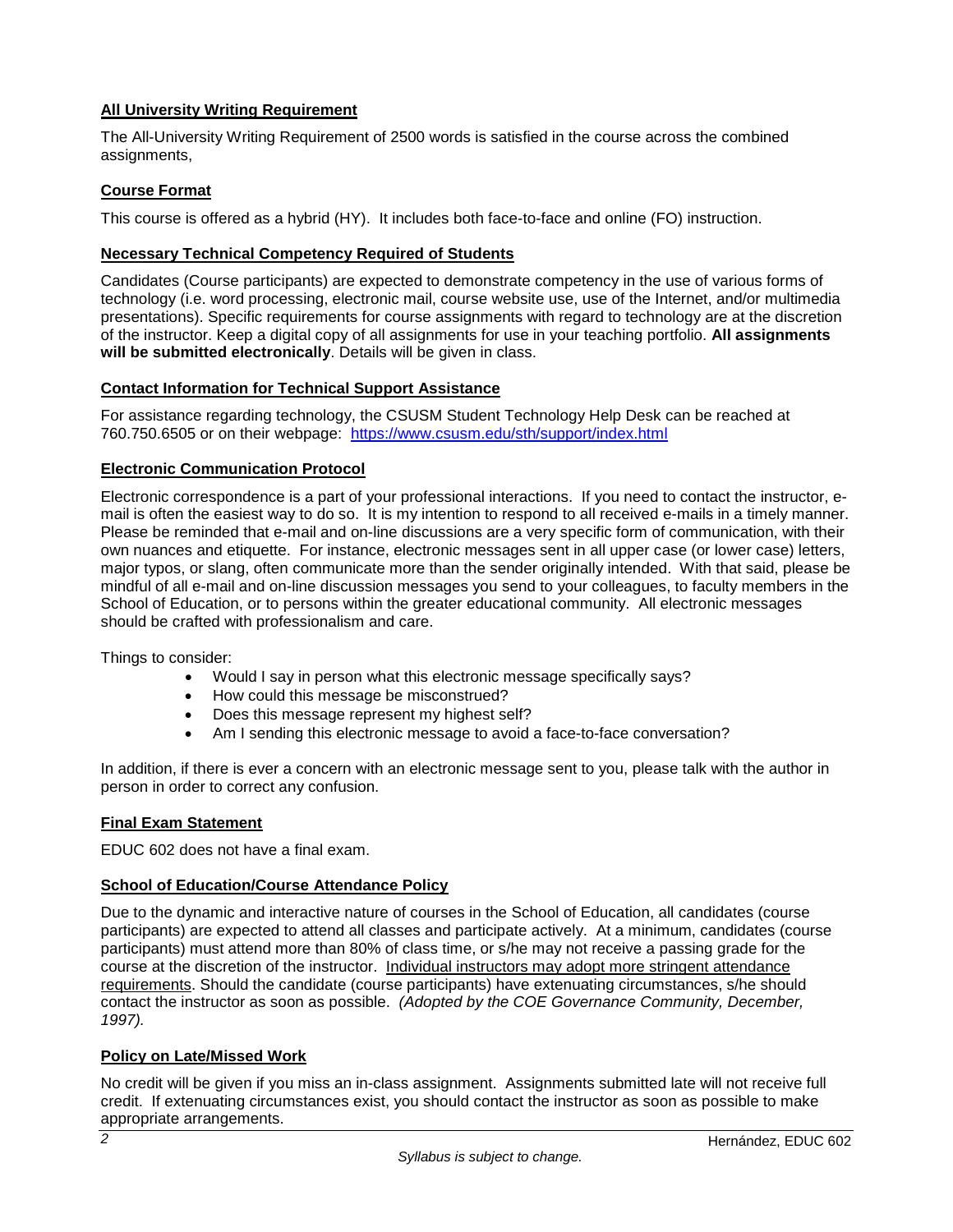## **Student Collaboration Policy**

Select assignments include student collaboration on a required or optional basis, depending on the assignment. In general, presentations will be collaborative, while select written assignments will allow for candidates to choose whether to collaborate or work independently to complete them.

## **COURSE REQUIREMENTS AND GRADED COURSE COMPONENTS**

*The professor reserves the right to change, add to or delete any material or assignment within this course*

#### **Course Assignments**

This course is structured as a graduate-level seminar. The success of a seminar is dependent upon each participant being well prepared. My role will be to "facilitate" and to intervene or redirect class discussions as necessary, rather than to exclusively lecture on a weekly basis, or be the main focus of the class. You will work to develop your knowledge base through the readings, discussions, presentations and assignments.

Multiple approaches, methods, and teaching experiences are necessary strategies to accommodate various learning styles. Class formats and learning structures will vary and include whole and small group discussion, pair work, and online work.

| Attendance and Participation                                                  | 10 points |
|-------------------------------------------------------------------------------|-----------|
| Social Justice & Equity Personal Reflection                                   | 10 points |
| Discussion Leader (online & in-class)                                         | 15 points |
| Multicultural / Social Justice "Hot Topics" (oral)                            | 10 points |
| Multicultural Resources / Annotated Bibliography                              | 20 points |
| Outline of Research Study or Project (PSLO 1: Critical Examination of Equity) | 35 points |

#### **Grading Standards**

All students are expected to participate in class and online activities and demonstrate reflective learning. It is important that students are well prepared for course sessions by completing the readings and assignments scheduled **before** the class meeting. Assignments should be typed and double-spaced in a Word Document. Students who wish to revise an assignment must negotiate the requirements of the revision with the instructor. It is expected that work will be turned in on time. Please discuss individual issues with the instructor. A minimum grade of a B- is required to pass this MA level (600) course.

| $93 - 100$ | A                          |
|------------|----------------------------|
| $90 - 92$  | А-                         |
| $87 - 89$  | B+                         |
| 83 – 86    | в                          |
| $80 - 82$  | B- (minimal passing grade) |
| 77 – 79    | C+                         |
| 73 – 76    | C.                         |
| $70 - 72$  | င-                         |
|            |                            |

#### **Assignment Descriptions**

## **Attendance and Participation 10 points**

It is expected that you will attend and participate actively in all class sessions (F2F and online) including class / online discussions, activities, and presentations. Your discussions should be analytical, not just descriptive, and address or include issues, experiences, ideas, discussions, course readings, and current events - related to the weekly readings and topics. *Missing more than one class, in person or on-line will result in a lower grade.*Being consistently late and/or leaving class early can also lower your grade. These measures should be viewed as taking appropriate individual responsibility for one's own learning in a democratic, collaborative and reciprocal-learning environment.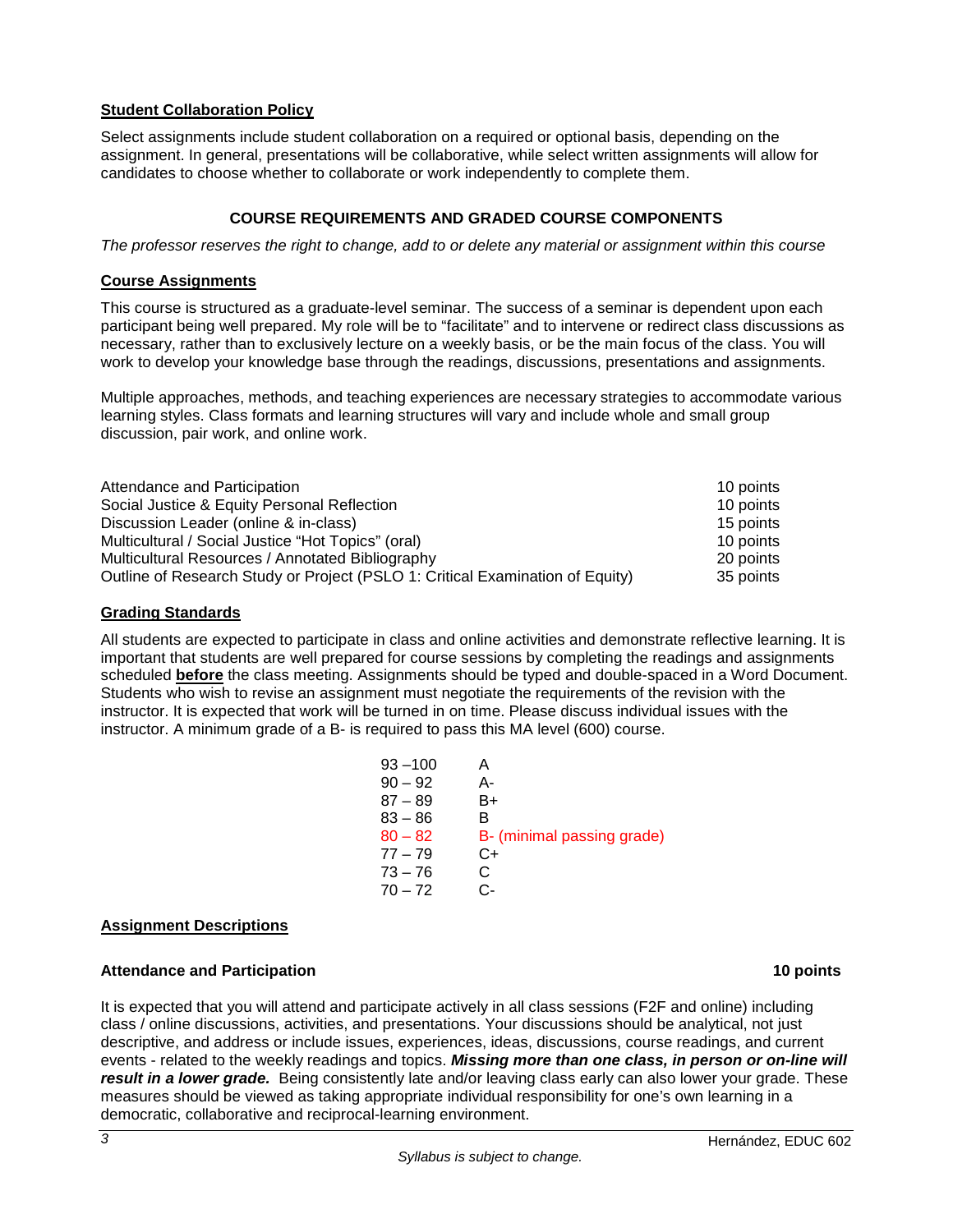#### **Discussion Leader 15 points**

Each student will lead a class discussion on assigned readings, choosing the aspects they wish to highlight in the readings for the discussion (**7 points**). All discussions will occur online. Additionally, students will design and facilitate an engaging in-class presentation focused on connecting their assigned course readings to practice. The in-class presentation can include activities, application exercises and/or other creative ways to interrogate the chapter content and its application to teaching students from diverse backgrounds (including current issues in education and/or "hot topics"}. The presentations will be approximately 20 minutes in length (**8 points**). See rubric below.

Note: You are welcome to use the questions or activities outlined by the text authors if you wish.

| <b>RUBRIC Discussion Leader (15 pts.)</b>                                                                                                                                                        |                                                                                                                                                                                                                                                                                                                                                                                                                                                                      |                                                                                                                                                                                                                                                                                                                                                                                                                                                                                            |                                                                                                                                                                                                                                                                                                                                                                                                                               |
|--------------------------------------------------------------------------------------------------------------------------------------------------------------------------------------------------|----------------------------------------------------------------------------------------------------------------------------------------------------------------------------------------------------------------------------------------------------------------------------------------------------------------------------------------------------------------------------------------------------------------------------------------------------------------------|--------------------------------------------------------------------------------------------------------------------------------------------------------------------------------------------------------------------------------------------------------------------------------------------------------------------------------------------------------------------------------------------------------------------------------------------------------------------------------------------|-------------------------------------------------------------------------------------------------------------------------------------------------------------------------------------------------------------------------------------------------------------------------------------------------------------------------------------------------------------------------------------------------------------------------------|
| <b>Criteria</b>                                                                                                                                                                                  | <b>Credit Range</b><br><b>Minimal or None</b><br>$0-9$ pts.                                                                                                                                                                                                                                                                                                                                                                                                          | <b>Credit Range</b><br>Approaching, 10-12 pts.                                                                                                                                                                                                                                                                                                                                                                                                                                             | <b>Credit Range</b><br>Meets 13-15 pts.                                                                                                                                                                                                                                                                                                                                                                                       |
| <b>Online Reading</b><br>Discussion –<br>Comprehensiveness of<br>scope and discussion<br>of reading(s) through<br>online forum<br>interactions.<br>(7 points)                                    | Leader<br><b>Online Reading Discussion</b><br>- unprepared or minimal<br>effort to engage participants<br>in discussions.<br>Leader lacked monitoring of<br>discussion and engaged<br>peers in limited connections<br>or analytical dialogue.                                                                                                                                                                                                                        | Leader<br><b>Online Reading Discussion</b><br>- prepared and implemented<br>adequate questions to<br>engage participants in online<br>discussions about assigned<br>readings.<br>Leader adequately<br>monitored discussion and<br>engaged peers in some<br>connections or analytical<br>dialogue.                                                                                                                                                                                          | Leader<br><b>Online Reading Discussion</b><br>- prepared and implemented<br>excellent questions to<br>engage participants in online<br>discussions about assigned<br>readings.<br>Leader monitored discussion<br>and engaged peers in<br>insightful and excellent<br>connections or analytical<br>dialogue.                                                                                                                   |
| <b>Class Facilitation</b><br>In-class analysis and<br>examination of chapter<br>that propels a deeper<br>understanding of<br>issues and insightful<br>connections to the<br>field.<br>(8 points) | Leader<br><b>Class Facilitation</b><br><b>Unprepared</b> to engage<br>participants during in-class<br>presentation with minimal<br>connections to course<br>readings and practice (e.g.,<br>activities, application to<br>teaching students from<br>diverse backgrounds).<br>Provided minimal<br>interactions for examining<br>issues (hot topics) and<br>interrogate chapter(s).<br>Presentation did not follow<br>instructions and/or time limit<br>of 20 minutes. | Leader<br><b>Class Facilitation</b><br><b>Adequately</b> engaged<br>participants during in-class<br>presentation that partially<br>connected course readings to<br>practice (e.g., activities,<br>application to teaching<br>students from diverse<br>backgrounds).<br>Provided moderate<br>interactions for examining<br>issues (hot topics) and<br>interrogate chapter(s).<br>Presentation may or may not<br>have been delivered per<br>instructions and/or time limit<br>of 20 minutes. | Leader<br><b>Class Facilitation</b><br>Engaged participants during<br>in-class presentation that<br>connected course readings<br>to practice (e.g., activities,<br>application to teaching<br>students from diverse<br>backgrounds).<br>Provided excellent<br>interactions for examining<br>issues (hot topics) and<br>interrogate chapter(s).<br>Presentation delivered per<br>instructions and time limit of<br>20 minutes. |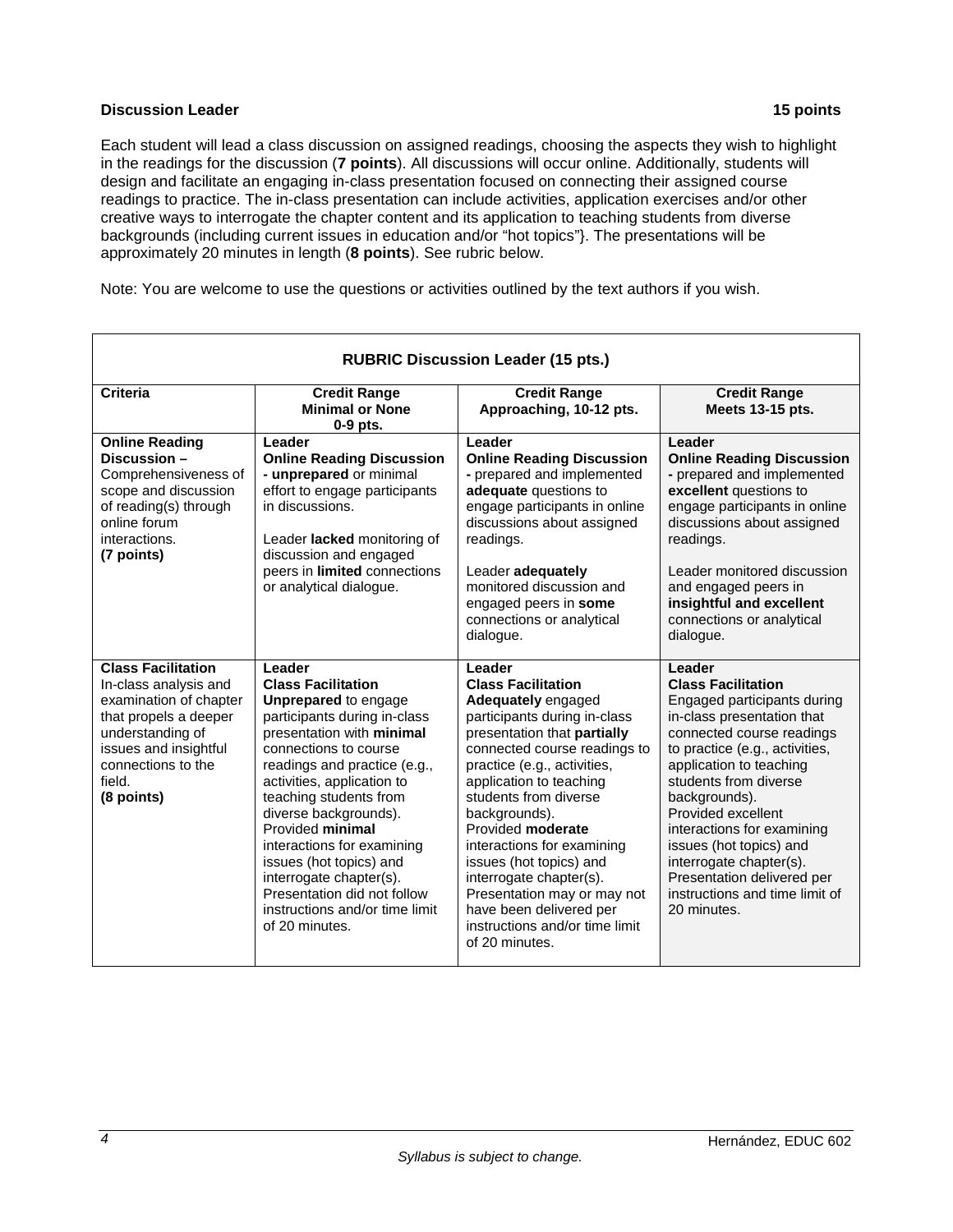## **Social Justice & Equity Personal Reflection 10 points**

In this paper, you will reflect on what social justice means to you. This initial reflection is an opportunity for you to explore "where you are at" towards the beginning of the semester (reflections will be revisited at the end of the semester). In your reflection, you should: 1) Describe your past experience with issues of diversity and / or equity, highlighting one positive and one challenging experience you have encountered in your personal or professional life; 2) Reflect upon what actions you are able to take at this time to address the issue you described or another issue you plan to identify for your Critical Examination of Equity. Your Personal Reflection should be 3-4 pages, double-spaced. See rubric below.

| Social Justice & Equity Personal Reflection (10 pts.)                        |                                                                                                                                                                                                                                                   |                                                                                                                                                                                                                                      |                                                                                                                                                                                                                                       |
|------------------------------------------------------------------------------|---------------------------------------------------------------------------------------------------------------------------------------------------------------------------------------------------------------------------------------------------|--------------------------------------------------------------------------------------------------------------------------------------------------------------------------------------------------------------------------------------|---------------------------------------------------------------------------------------------------------------------------------------------------------------------------------------------------------------------------------------|
| <b>Criteria</b>                                                              | <b>Credit Range</b><br>Minimal or None 0-5 pts.                                                                                                                                                                                                   | <b>Credit Range</b><br>Approaching, 6-7 pts.                                                                                                                                                                                         | <b>Credit Range</b><br>Meets 8-10 pts.                                                                                                                                                                                                |
| <b>Comprehensiveness</b><br>(2 points)                                       | Limited examination of what<br>social justice and equity<br>means to you. Paper may or<br>may not meet minimal<br>requirements (3-4 pages,<br>double-spaced) and may<br>include several errors.                                                   | <b>Moderate</b> examination of<br>what social justice and equity<br>means to you. Paper (3-4<br>pages, double-spaced) well<br>written with some errors.                                                                              | <b>Excellent</b> examination of<br>what social justice and equity<br>means to you. Excellent<br>paper (3-4 pages, double-<br>spaced) well-written with<br>minimal errors.                                                             |
| <b>Analysis</b><br>(3 points)                                                | Limited reflection explores<br>"where you were at" at<br>beginning of course and any<br>changes in your definition or<br>ideological stance regarding<br>social justice and equity by<br>end of course.                                           | Moderate reflection explores<br>"where you were at" at<br>beginning of course and any<br>changes in your definition or<br>ideological stance regarding<br>social justice and equity by<br>end of course.                             | <b>Excellent reflection explores</b><br>"where you were at" at<br>beginning of course and any<br>changes in your definition or<br>ideological stance regarding<br>social justice and equity by<br>end of course.                      |
| Insightful<br><b>Connections to Past</b><br><b>Experiences</b><br>(3 points) | <b>Limited or lacking</b><br>description of your past<br>experience with issues of<br>diversity and / or equity,<br>highlighting one positive and<br>one challenging experience<br>you have encountered in your<br>personal or professional life. | <b>Moderate</b> description of your<br>past experience with issues of<br>diversity and / or equity,<br>highlighting one positive and<br>one challenging experience<br>you have encountered in your<br>personal or professional life. | <b>Excellent</b> description of your<br>past experience with issues<br>of diversity and / or equity,<br>highlighting one positive and<br>one challenging experience<br>you have encountered in your<br>personal or professional life. |
| <b>Actions you are</b><br><b>Able to Take</b><br>(2 points)                  | Limited or lacking reflection<br>on actions you are able to<br>take at this time to address<br>the issue you described or<br>another issue you plan to<br>identify for your Critical<br>Examination of Equity.                                    | <b>Moderate</b> reflection on<br>actions you are able to take at<br>this time to address the issue<br>you described or another<br>issue you plan to identify for<br>your Critical Examination of<br>Equity.                          | <b>Excellent</b> reflection on<br>actions you are able to take<br>at this time to address the<br>issue you described or<br>another issue you plan to<br>identify for your Critical<br>Examination of Equity.                          |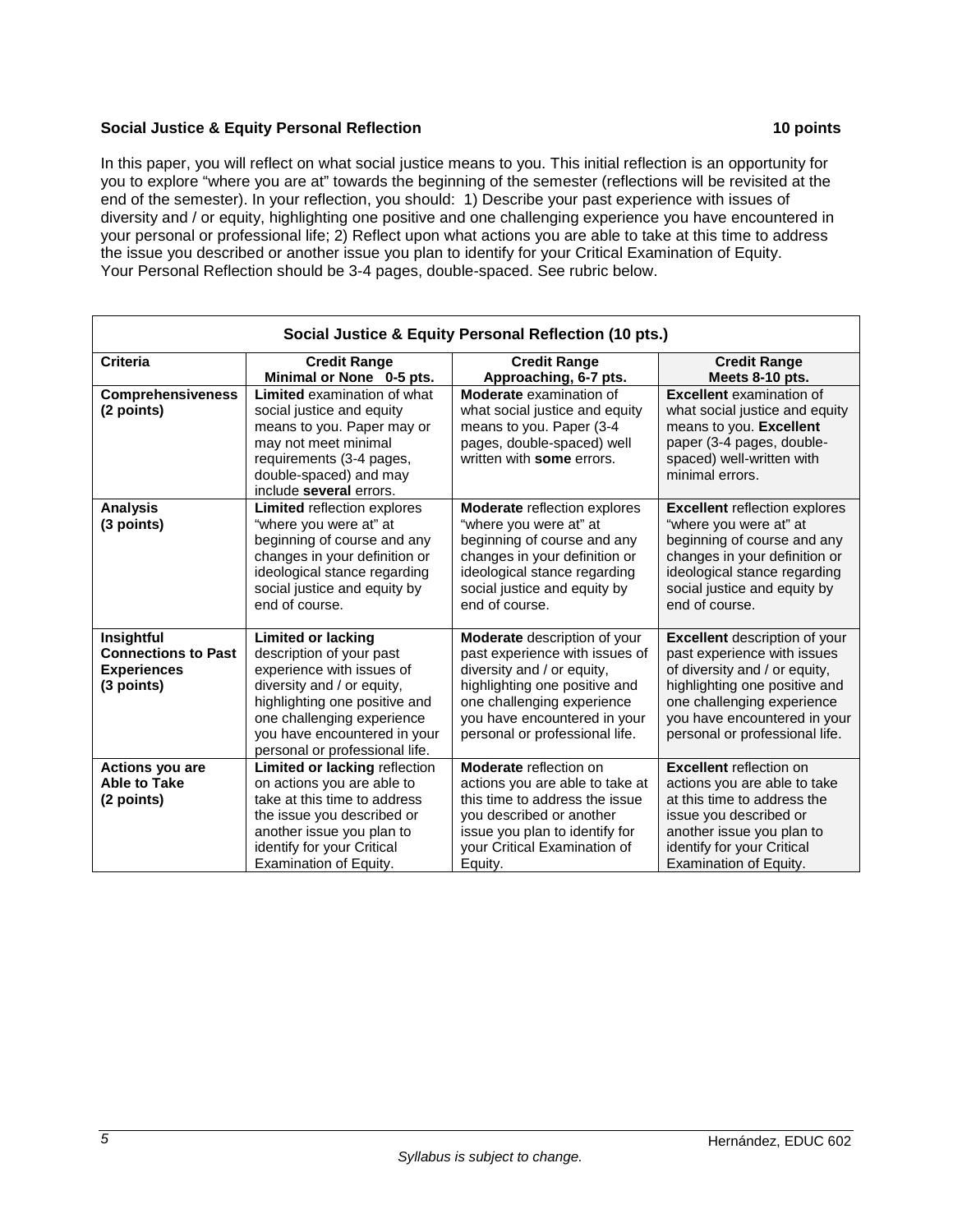## **Multicultural / Social Justice "Hot Topics"** - oral **10 points**

Individually or in pairs, students will have the opportunity to **investigate and present** a "hot topic" in the area of multicultural education / social justice and equity of their choosing. All "hot topic" presentations will occur in-class to evoke deep discussion. You might consider a "hot topic" that is going on at your school site (for example, the achievement gap, linguistic diversity, language status, bilingual ed., classism, gender identity, religious bias, immigration/immigrants, gentrification, etc.) and look at what is being said about this topic from multiple perspectives. Information provided in your presentation may help class members clarify the direction of their annotated bibliography or impact their Critical Examination of Equity. You are encouraged to make connections between the readings, discussions, and current issues or "hot topics." See rubric below.

This is an oral presentation, not a paper. Some ideas for identifying hot topics include the following websites (aside from the daily news…and events occurring in your local communities, state and nation-wide):

| <b>Teaching Tolerance</b>       | https://www.tolerance.org/               |
|---------------------------------|------------------------------------------|
| <b>Rethinking Schools</b>       | https://www.rethinkingschools.org/       |
| <b>Teaching for Change</b>      | http://www.teachingforchange.org/        |
| <b>Education Week</b>           | https://www.edweek.org/                  |
| <b>Courageous Conversations</b> | https://courageousconversation.com/      |
| <b>GLSEN (LGBTQ)</b>            | https://www.glsen.org/                   |
| Latinos in Action               | https://latinosinaction.org/about-lia/   |
| <b>PEW Hispanic</b>             | https://www.pewhispanic.org/             |
| Civil Rights Project, UCLA      | https://www.civilrightsproject.ucla.edu/ |
|                                 |                                          |

"You will post your "hot topic" on Cougar Course site.

| RUBRIC Oral Presentation - Multicultural / Social Justice "Hot Topics" (10 pts.) |                                                                                                                                                 |                                                                                                                                                   |                                                                                                                                                                   |
|----------------------------------------------------------------------------------|-------------------------------------------------------------------------------------------------------------------------------------------------|---------------------------------------------------------------------------------------------------------------------------------------------------|-------------------------------------------------------------------------------------------------------------------------------------------------------------------|
| <b>Criteria</b>                                                                  | <b>Credit Range</b><br>Minimal or None 0-5 pts.                                                                                                 | <b>Credit Range</b><br>Approaching, 6-7 pts.                                                                                                      | <b>Credit Range</b><br>Meets 8-10 pts.                                                                                                                            |
| Comprehensiveness<br>(2 point)                                                   | Prepared and presented<br>poor or unrelated hot topics<br>for class discussion.<br>Response lacked reference<br>to the required readings.       | Prepared and presented<br>adequate hot topics for class<br>discussion. Response<br>referenced some of the<br>required readings.                   | Prepared and presented<br>excellent hot topics for class<br>discussion. Response to hot<br>topics referenced required<br>readings and other class<br>connections. |
| Analysis<br>(4 points)                                                           | Hot topic inappropriate for<br>analysis. Response lacked<br>an analysis of the readings.                                                        | Hot topic adequate for<br>analysis. Response included<br>a partial analysis of the hot<br>topics.                                                 | Hot topic excellent for analysis.<br>Responses included a<br>comprehensive analysis of the<br>hot topic with connections to<br>class readings and topics.         |
| Insightful<br>Connections<br>(2 point)                                           | No connections made<br>between the hot topic(s)<br>and the candidate's<br>experiences.                                                          | Connections made between<br>the hot topic(s) and the<br>student's experiences<br>demonstrated some<br>understanding of the material<br>presented. | Connections were made between<br>the hot topic(s) and the student's<br>experiences demonstrating<br>application to practice.                                      |
| Conventions<br>(2 point)                                                         | Candidate followed<br>none/limited directions.<br>Candidate demonstrated<br>none/limited engagement &<br>participation in group<br>discussions. | Candidate followed<br>directions. Candidate<br>demonstrated some<br>engagement & participation in<br>group discussions.                           | Candidate has followed all<br>directions. Candidate<br>demonstrated full engagement &<br>participation in group<br>discussions.                                   |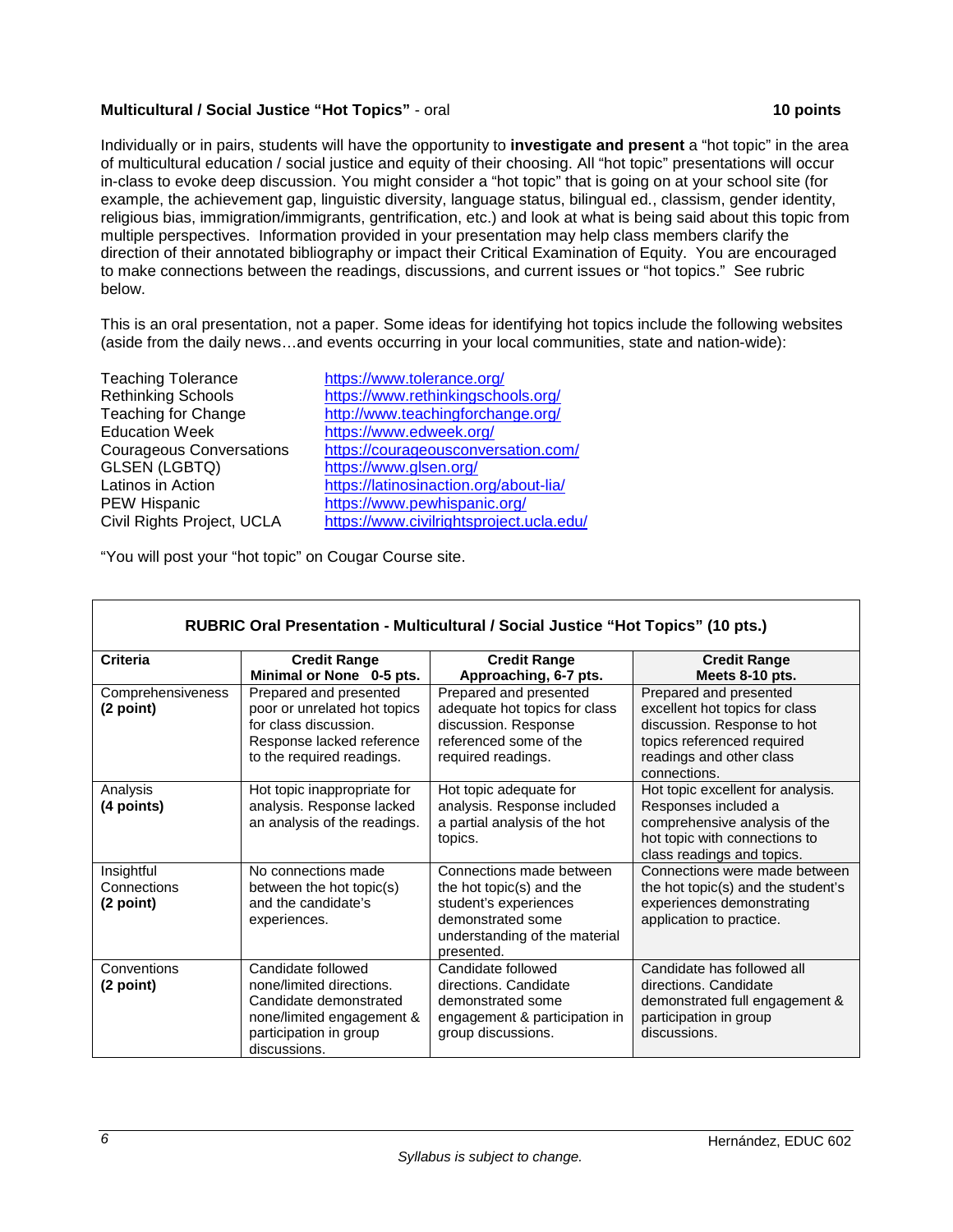#### **Multicultural Resources / Annotated Bibliographies 20 points**

Each student will collect 4 peer-reviewed (minimum) multicultural resources related to your area of emphasis. The multicultural resources you collect can be used as a basis for your thesis or project, and can focus on a specified topic that you can use in your classrooms, schools, and communities. Use reputable **educational journal articles of research studies** (not newspapers, magazines, editorials, media) that you will need for the literature review of your MA thesis/project. State topic researched in multicultural education as part of the heading for this paper. See rubric below. Students will write an annotated bibliography (approximately half a page each) for each resource using APA-style reference format which includes:

- a) List reference in APA format
- b) Write a brief description of the study
- c) Explain participants, setting and procedures of the study
- d) Describe methods used to collect data
- e) Provide results of the study
- f) Write your analysis of the study

| Criteria                                                                                                                                                                                 | <b>Credit Range</b><br>Developing, 14 pts. & below                                                                                                                                                                                                  | <b>Credit Range</b><br>Approaching, 15-17 points                                                                                                                                                                                                  | <b>Credit Range</b><br>Meets, 18-20 points                                                                                                                                                                                                                           |
|------------------------------------------------------------------------------------------------------------------------------------------------------------------------------------------|-----------------------------------------------------------------------------------------------------------------------------------------------------------------------------------------------------------------------------------------------------|---------------------------------------------------------------------------------------------------------------------------------------------------------------------------------------------------------------------------------------------------|----------------------------------------------------------------------------------------------------------------------------------------------------------------------------------------------------------------------------------------------------------------------|
| Content<br>scope of the<br>assignment with<br>regard to producing<br>an annotated<br>bibliography<br>(3 points)                                                                          | Evidence of research of a<br>multicultural education topic<br>lacks depth. Narrow<br>examination with little or no<br>evidence of criteria being met<br>for the annotated<br>bibliography.<br>Little or no evidence                                 | Some evidence indicating<br>some research of multicultural<br>resources in education for<br>topic selection.<br>Criteria met at <b>moderate</b> level<br>through annotated<br>bibliography.                                                       | In depth evidence indicating<br>extensive research of<br>resources related to a<br>multicultural topic in<br>education. Substantial<br>evidence criteria met through<br>annotated bibliography.                                                                      |
| descriptions of the<br>study: brief<br>description of the<br>study; participants,<br>setting and<br>procedures; methods<br>used to collect data;<br>results; and analysis.<br>(8 points) | indicating minimal or no<br>descriptions of the study: brief<br>description of the study;<br>participants, setting and<br>procedures; methods used to<br>collect data; results; and<br>analysis. Little or no<br>evidence of criteria being<br>met. | Some evidence indicating<br>some explicit descriptions of<br>the study: brief description of<br>the study; participants, setting<br>and procedures; methods<br>used to collect data; results;<br>and analysis. Criteria met at<br>moderate level. | In depth evidence indicating<br>extensive and explicit<br>descriptions of the study: brief<br>description of the study;<br>participants, setting and<br>procedures; methods used to<br>collect data; results; and<br>analysis. Substantial<br>evidence has been met. |
| APA format for<br>annotated<br>bibliography<br>(5 points)                                                                                                                                | Little or no provision of an<br>APA aligned annotated<br>bibliography of 2-4 peer-<br>reviewed sources. Little or<br>no evidence of criteria being<br>met.                                                                                          | APA aligned annotated<br>bibliography of no fewer than<br>3-4 peer-reviewed sources.<br>Criteria met at <b>moderate</b> level.                                                                                                                    | APA annotated bibliography<br>of no fewer than 4 highly<br>regarded peer-reviewed<br>sources. Substantial<br>evidence has been met.                                                                                                                                  |
| Presentation of<br>annotated<br>bibliography<br>(4 points)                                                                                                                               | Presentation of annotated<br>bibliography to peers lacks<br>depth. Narrow<br>examination with little or no<br>evidence of criteria being<br>met.                                                                                                    | <b>Some</b> evidence indicating<br>adequate presentation of<br>annotated bibliography to<br>peers. Criteria met at<br>moderate level.                                                                                                             | In depth evidence indicating<br>excellent presentation of<br>annotated bibliography to<br>peers. Substantial evidence<br>has been met.                                                                                                                               |

# **RUBRIC Multicultural Resources / Annotated Bibliographies (20 points)**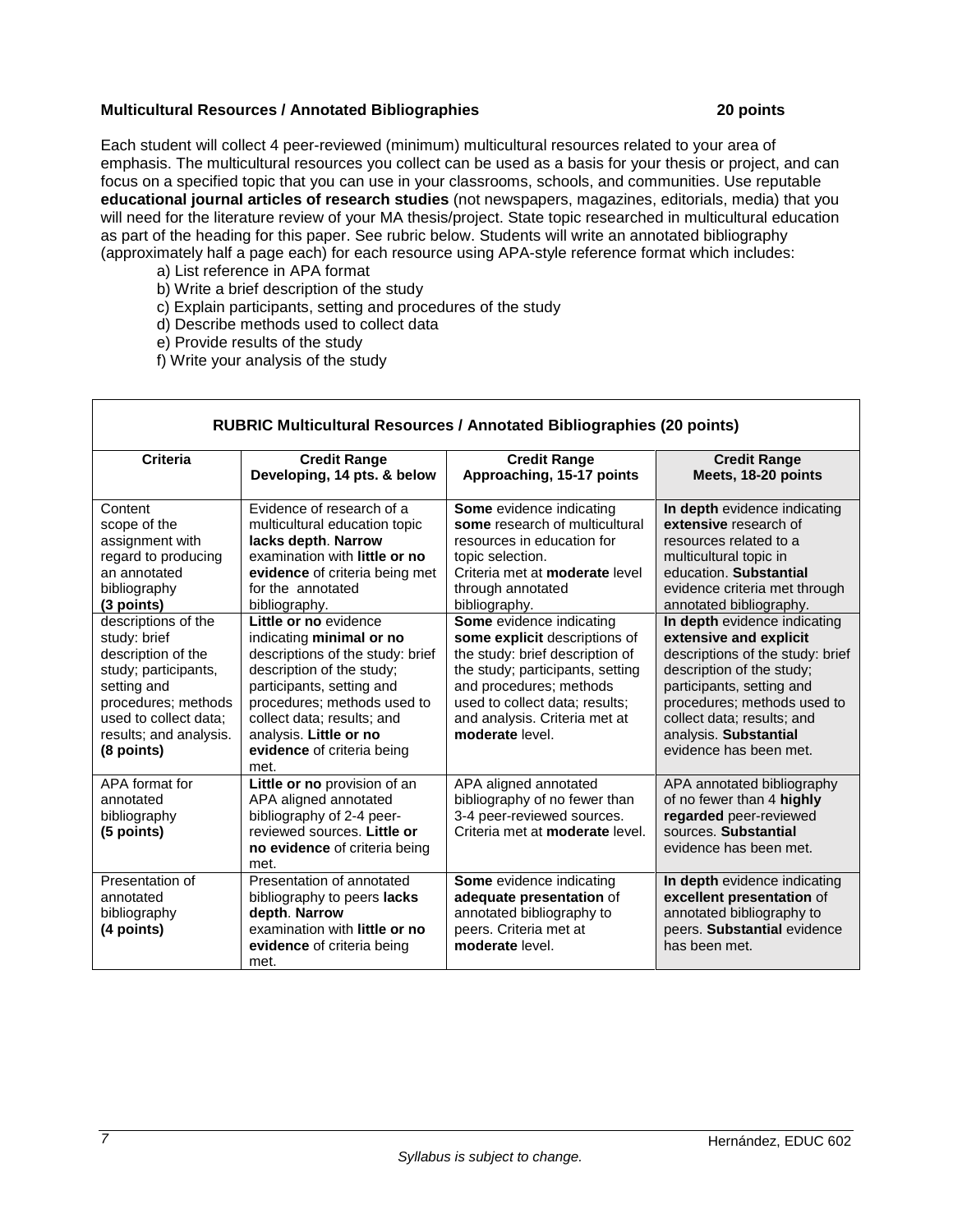# **Outline of Intended Research Study or Project (PSLO 1: Critical Examination of Equity) 35 Points**

Your final project is to develop an outline of your research study or project that addresses an issue of educational equity, diversity and/or social justice. Your outline should include the following components:

- an introduction of the issue you have identified and a question that guides your research study or project
- a preview of the literature you identified in the field of multicultural and / or multilingual education that supports the identified issue (perhaps identify some main themes from the literature)
- a preview of the methodology you plan to use to address the identified issue (qualitative or quantitative methods; scope and sequence of project)
- an explanation of why you feel your research study or project is significant and how it adds to the field
- a conclusion that summarizes your intended research study or project

Throughout the semester, you will work with your peers to share your ideas and continually refine your outline. A format for presenting your final project will be determined by the class. See rubric below.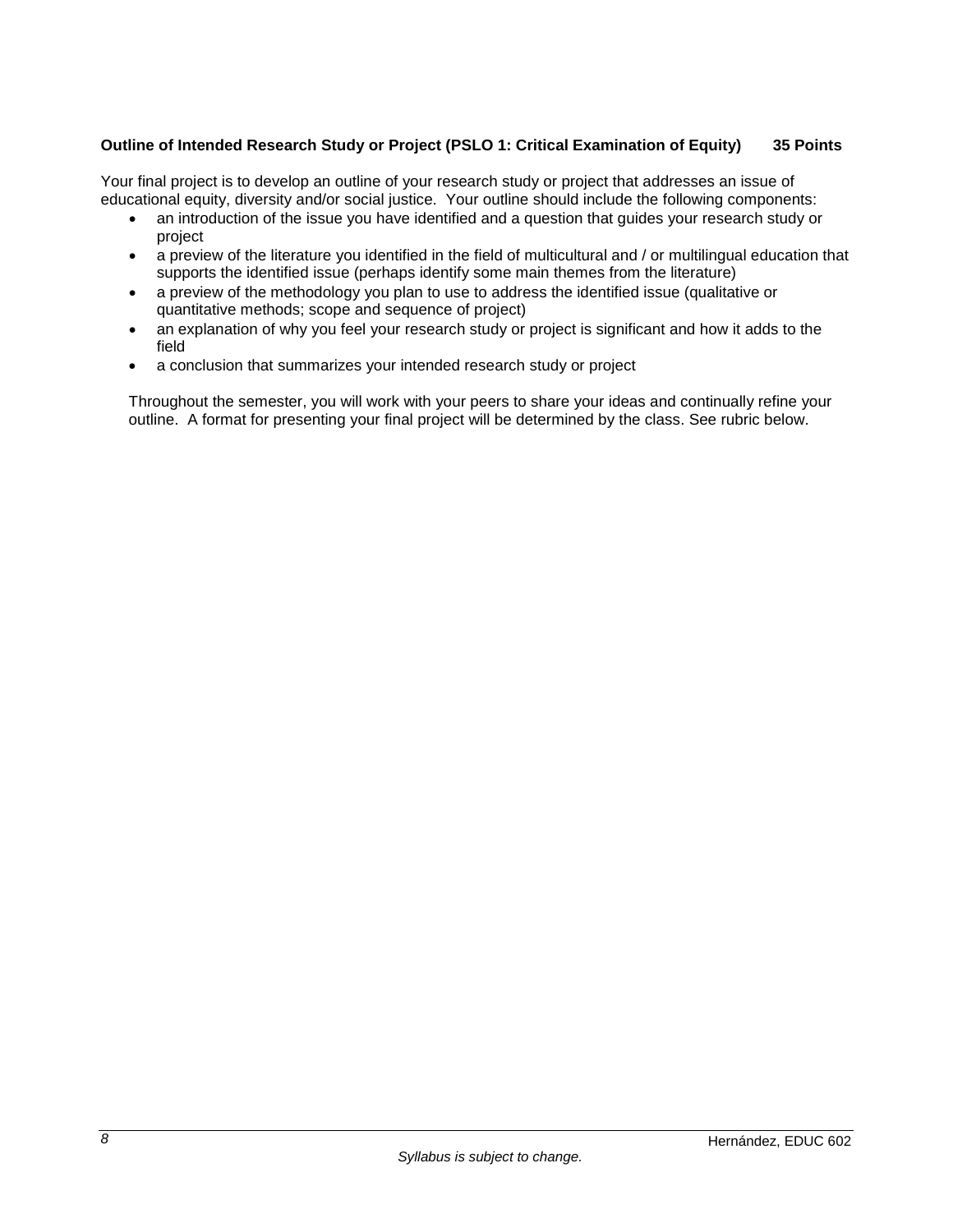| RUBRIC for PSLO 1: Critical Examination of Equity - Outline of Research or Project (35 Points) |                                                                                                                                                                                                                                  |                                                                                                                                                                                                                                                              |                                                                                                                                                                                                                                                                 |
|------------------------------------------------------------------------------------------------|----------------------------------------------------------------------------------------------------------------------------------------------------------------------------------------------------------------------------------|--------------------------------------------------------------------------------------------------------------------------------------------------------------------------------------------------------------------------------------------------------------|-----------------------------------------------------------------------------------------------------------------------------------------------------------------------------------------------------------------------------------------------------------------|
| <b>Criteria</b>                                                                                | <b>Credit Range</b><br>Developing, 24 pts. & below                                                                                                                                                                               | <b>Credit Range</b><br>Approaching, 25-30 pts                                                                                                                                                                                                                | <b>Credit Range</b><br>Meets, 30-35 points                                                                                                                                                                                                                      |
| Outline presents a<br>strong introduction<br>to topic<br>(5 points)                            | Limited scope and focus<br>about the thesis or project<br>outline. The introduction lacks<br>attention to issues of equity<br>and/or questions related to the<br>topic.                                                          | Moderate scope and focus<br>about the thesis or project<br>outline. The introduction<br>somewhat attends to<br>issues of equity and/or<br>questions related to the<br>topic.                                                                                 | <b>Excellent</b> scope and focus<br>about the thesis or project<br>outline. The introduction<br>directly attends to issues<br>of equity and/or questions<br>related to the topic.                                                                               |
| Preview of the<br>literature supports<br>issues presented in<br>introduction<br>$(10$ points)  | Limited preview of the<br>literature that narrowly<br>presents issues identified in<br>the field of multicultural and /<br>or multilingual education.<br>Outline limited in identifying<br>main themes from the<br>literature.   | Moderate preview of the<br>literature that presents<br>issues identified in the field<br>of multicultural and / or<br>multilingual education.<br>Outline somewhat<br>identifies relevant main<br>themes from the literature.                                 | <b>Excellent</b> preview of the<br>literature that presents<br>issues identified in the field<br>of multicultural and / or<br>multilingual education.<br>Outline identifies relevant<br>main themes from the<br>literature.                                     |
| Preview of the<br>methodology<br>aligns to the<br>proposed thesis or<br>project<br>(10 points) | Limited preview of the<br>methodology you plan to use<br>to address the identified<br>issue(s), missing the mention<br>of qualitative or quantitative<br>methods for a thesis; or scope<br>and sequence of potential<br>project. | Moderate preview of the<br>methodology you plan to<br>use to address the<br>identified issue(s), could<br>include a moderate/partial<br>outline of qualitative or<br>quantitative methods for a<br>thesis; or scope and<br>sequence of potential<br>project. | <b>Excellent</b> preview of the<br>methodology you plan to<br>use to address the<br>identified issue(s), could<br>include well-proposed<br>outline of qualitative or<br>quantitative methods for a<br>thesis; or scope and<br>sequence of potential<br>project. |
| <b>Significance of</b><br>thesis or project<br>and impact for the<br>field<br>(5 points)       | Limited explanation of why<br>you feel your thesis or project<br>is significant. Not clear/vague<br>statement on how it informs<br>the field of multicultural and /<br>or multilingual education.                                | Moderate explanation of<br>why you feel your thesis or<br>project is significant and<br>how it informs the field of<br>multicultural and / or<br>multilingual education.                                                                                     | <b>Excellent</b> explanation of<br>why you feel your thesis or<br>project is significant and<br>how it clearly informs the<br>field of multicultural and /<br>or multilingual education.                                                                        |
| <b>Conclusion</b><br>summarizes the<br>intended thesis or<br>project<br>(5 points)             | Narrow conclusion<br>summarizes the thesis or<br>project. Grammar, spelling,<br>punctuation, and references<br>are inconsistent.                                                                                                 | Moderate conclusion that<br>summarizes the intended<br>thesis or project. Grammar,<br>spelling, punctuation, and<br>references are acceptable.                                                                                                               | <b>Excellent</b> conclusion that<br>clearly summarizes the<br>intended thesis or project.<br>Grammar, spelling,<br>punctuation, and<br>references are strong.                                                                                                   |

г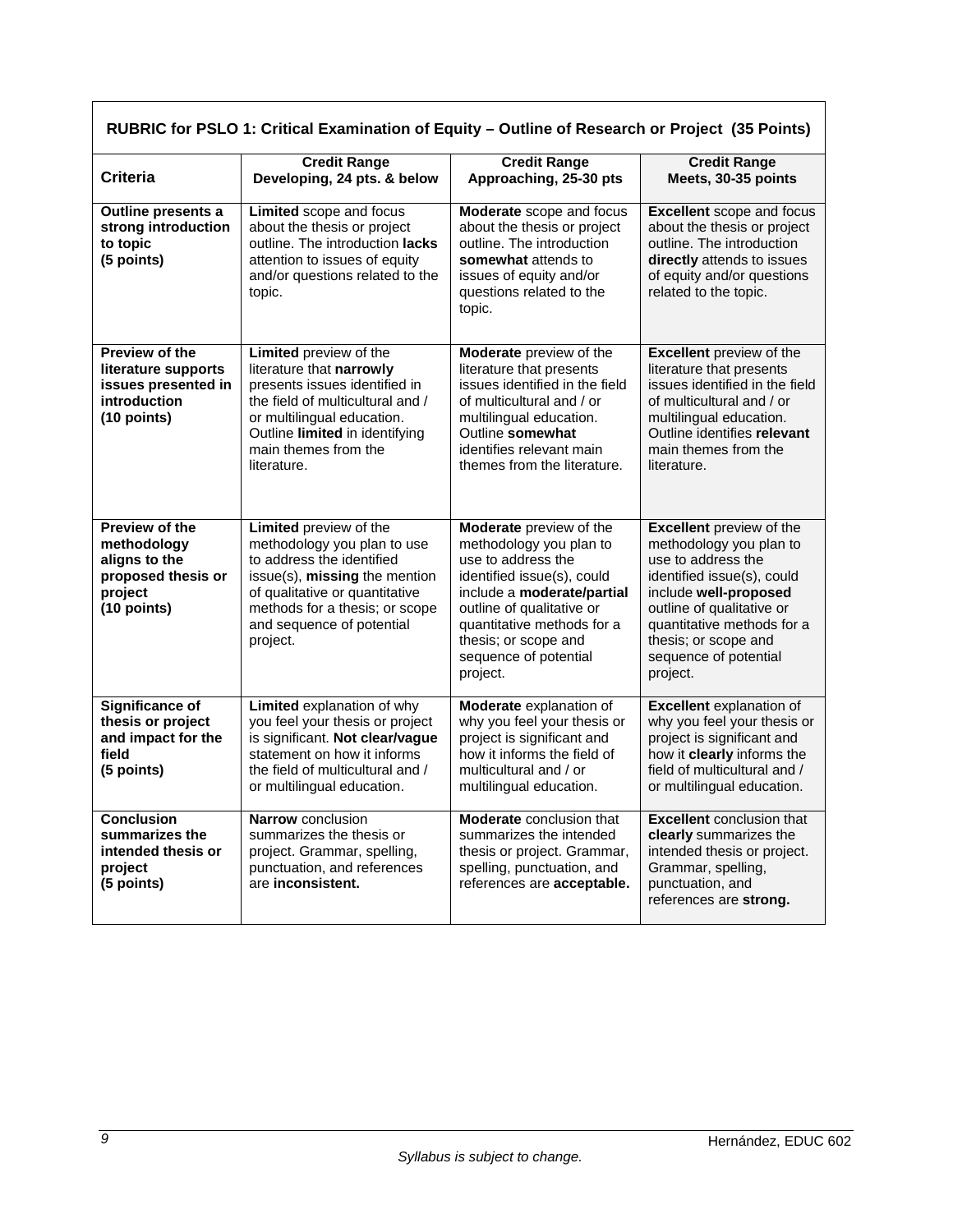# **EDUC 602 - SCHEDULE/COURSE OUTLINE**

| Date                                                     | <b>Topic</b>                                                                                                                                                                                                                              | <b>Assignment</b>                                                                                                                                                                                                                                                |
|----------------------------------------------------------|-------------------------------------------------------------------------------------------------------------------------------------------------------------------------------------------------------------------------------------------|------------------------------------------------------------------------------------------------------------------------------------------------------------------------------------------------------------------------------------------------------------------|
| <b>Session 1</b><br>August 27                            | Conceptions / Misconceptions of<br><b>Culture and Multicultural Education</b><br>Debate and Challenges of MC Ed<br>What is Critical Pedagogy?<br>Identities - "Where Am I At"                                                             | <b>Review Syllabus</b><br>Read: Banks (2019): Ch 1<br>McIntosh (1990) White Privilege<br>Wink (2011) Critical Pedagogy (pp. 45-67)                                                                                                                               |
| <b>Session 2</b><br>September 3                          | <b>MA Program of Study Plans</b><br><b>Exploring Biases and Oppression</b><br>Critical Pedagogy continued<br><b>Models &amp; Theories of Multicultural</b><br>Education<br>Social Justice and Equity<br>Multicultural Issues in Education | Read: Pang (2018) - Chapter 1<br>Wink (2011) Critical Pedagogy (pp. 68-89)<br>Freire (1993) Pedagogy of the Oppressed<br><b>DUE: DRAFT/Version 1: Social Justice &amp; Equity</b><br><b>Personal Reflection</b><br><b>DUE:</b> MCE / SJE Hot Topics in Education |
| Session 3<br>September 10<br><b>ONLINE</b><br>$\Box$     | Defining the Power of Culture<br><b>Culturally Relevant Teaching</b>                                                                                                                                                                      | Read: Pang - Chapters 2 & 3<br><b>DUE:</b> Discussion Leader & Participation (all)<br>Work on Annotated Bibliographies                                                                                                                                           |
| <b>Session 4</b><br>September 17                         | <b>Defining Multicultural Schools</b><br>Curriculum transformation<br>A Framework for Social Justice<br>Multicultural Issues in Education                                                                                                 | Read: Banks - Chapters 3 & 4<br><b>DUE:</b> Discussion Leader & Participation (all)<br><b>DUE:</b> MCE / SJE Hot Topics in Education                                                                                                                             |
| <b>Session 5</b><br>September 24                         | <b>Critical Pedagogy</b><br>Racial Oppression & Civil Rights<br>Multicultural Issues in Education                                                                                                                                         | Read: Pang - Chapters 4 & 5<br><b>DUE:</b> Discussion Leader & Participation (all)<br><b>DUE:</b> MCE / SJE Hot Topics in Education                                                                                                                              |
| Session 6<br>October 1<br><b>ONLINE</b><br>$\mathcal{L}$ | <b>Educational Equity</b><br>Knowledge & Curriculum Reform<br><b>Critical Pedagogy</b><br>Socially Just Actions                                                                                                                           | Read: Banks - Chapters 5 & 6<br><b>DUE:</b> Discussion Leader & Participation (all)<br>Work on Annotated Bibliographies                                                                                                                                          |
| <b>Session 7</b><br>October 8                            | Social Oppression - Classism,<br>Sexism & Poverty<br>Human Diversity - Sexual<br>Orientation, Gender Identity<br>Multicultural Issues in Education                                                                                        | Read: Pang - Chapters 6 & 7<br><b>DUE:</b> Discussion Leader & Participation (all)<br><b>DUE:</b> MCE / SJE Hot Topics in Education                                                                                                                              |
| <b>Session 8</b><br>October 15<br><b>ONLINE</b>          | Teaching with Powerful Ideas<br>School Reform & Intergroup Educ.                                                                                                                                                                          | Read: Banks - Chapters 7 & 8<br><b>DUE:</b> Discussion Leader & Participation (all)<br>Work on Annotated Bibliographies                                                                                                                                          |
| <b>Session 9</b><br>October 22                           | Social Biases - Prejudice, Bullying,<br>Immigrants, Stereotyping &<br>Exceptionalities<br><b>Sharing Multicultural Resources /</b><br><b>Bibliographies</b>                                                                               | Read: Pang - Chapters 8 & 9<br><b>DUE:</b> Discussion Leader & Participation (all)<br><b>DUE:</b> Multicultural Resources /<br><b>Annotated Bibliographies</b>                                                                                                   |